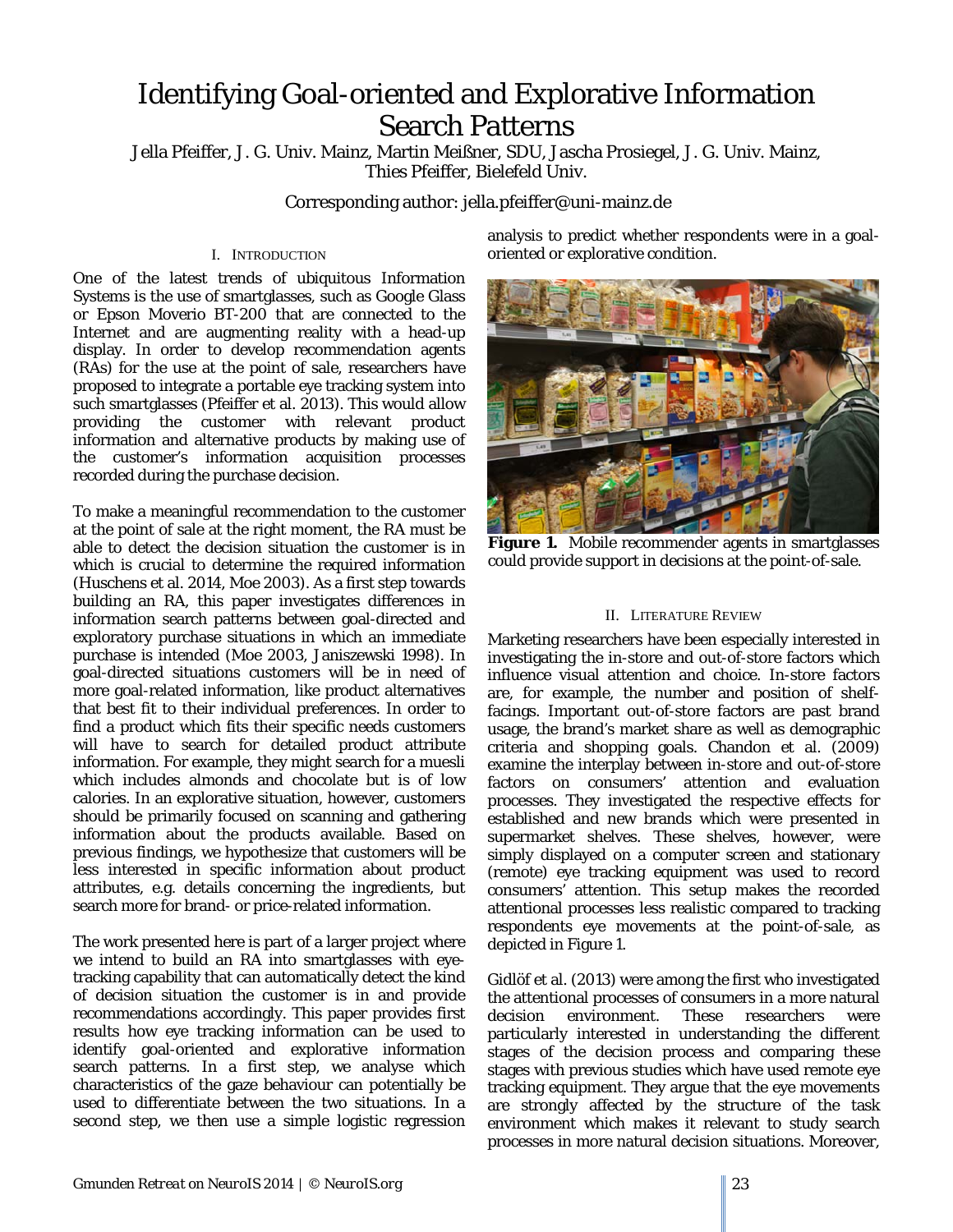one main finding of this study is that decision-making tasks were substantial different from search tasks, for example with respect to the number of re-dwells in the second stage of the decision process. Gidlöf et al. (2013) conclude that the "most characteristic feature of decision making is in the use of re-fixations and re-dwells" (p.11).

Janiszewski (1998) argues that contrasting goal-directed and exploratory visual search is of major interest when trying to understand the influence of display characteristics on attention. In line with the goal of getting a better understanding how goal-oriented and explorative information search are different, we suggest to use eye tracking for closely monitoring consumers' attentional processes at the point-of-sale because distinguishing between goal-directed and exploratory behaviour helps to identify the customers' motivation and information needs (Huschens et al. 2014, Moe 2003).

#### III. EXPERIMENTAL SETUP

In an experiment we gave respondents the task of either exploring the product alternatives in the shelf or searching a product that matched to pre-specified product characteristics. The study was conducted in a real world setting, i.e. in a medium-sized supermarket, using mobile eye-tracking equipment. Twenty shoppers were recruited directly after entering the store and they received 10€ as incentive for participation. The mean age in the sample was 31.3 (standard deviation (std.) = 13.27, maximum 53 years) and 70% were female.

Every respondent had to search information for four different product categories. We chose muesli, cereals, marmalade and tea as product categories. The number of products available for each category was 116, 76, 202, and 190, respectively. For each product category the participant was either assigned to a goal-oriented task (GT) or an exploratory task (ET), yielding a group size of ten respondents for each of the four decisions tasks, and two GT and two ET per respondent. In each group, respondents were first read out the task description and then the experimenter ensured that participants had understood the task. In the GT task and the muesli condition, participants were told to select a muesli for a friend who would come for a visit. In that scenario, the friend likes to have a muesli which (1) contains chocolate, (2) contains almond, (3) is as low in calories as possible. In the GT for cereals, the required criteria were (1) contains cinnamon, (2) package smaller than 400 grams, (3) is low in calories. In the marmalade GT, participants were told to look for a marmalade that (1) contains orange, (2) contains at least one additional other flavor and (3) is low in price/kg. In the tea group, the requirements were: (1) is organic, (2) contains peppermint, (3) low price per 100 grams. In each category the number of products fulfilling the first two criteria was eight, two, six, and two respectively. There was exactly one optimal product per category that fulfilled all three criteria. In the ET, participants were asked to gain a fairly good overview about the muesli (cereal, marmalade or tea) assortment and to determine criteria which are important for them when buying the product. Afterwards, they had to choose one product they would potentially buy themselves.

During the tasks, participants wore the SMI Eye Tracking Glasses. 80% of the participants regarded the equipment as not distracting, while 20% regarded it as partially distracting and none as distracting.





**Figure 2.** Scanpath patterns differ significantly during exploratory (dark grey, participant 04) and goal-oriented (light gray, participant 07) Information Search.

Table 1 shows different measurements describing the gaze behaviour in the two different purchase situations. For example, in 4.29% of the time that the GTs took, participants looked at *price* tags, while in the ETs that percentage almost doubled to 8.12%. *Details* describes the proportion of time respondents looked at detailed information like the ingredients and any other texts that were provided on the packages (excluding pure brand information). In the GT respondents on average fixated 144 products (*fixations*), including refixations on the same product (see Figure 2 for an example). Overall, the number of *refixations* (78 on average) in the GT is much higher than in the ET. *Distance* measures the average distance between two fixations on different products in cm. We can see that the distance is only slightly lower for the GT (43.12cm vs. 44.97cm). Overall participants in the GT spend more *time per product*, which sums up the amount of time that participants looked at each product (including refixations).

| <b>Table 1.</b> Results with std. in parentheses |                     |                     |  |
|--------------------------------------------------|---------------------|---------------------|--|
|                                                  | Goal-oriented       | <b>Explorative</b>  |  |
| Price                                            | 4.29% (4.23)        | 8.12% (7.26)        |  |
| <b>Details</b>                                   | 29.78% (17.65)      | 8.36% (13.16)       |  |
| <b>Fixations</b>                                 | 144 (129)           | 97 (64)             |  |
| <b>Refixations</b>                               | 78 (97)             | 40 (38)             |  |
| <b>Distance</b>                                  | 43.12cm<br>(19.58)  | 44.97cm<br>(14.39)  |  |
| Time per product                                 | $1.75$ sec $(0.93)$ | $0.82$ sec $(0.40)$ |  |

We conducted a principal component analysis (PCA) of the eye tracking variables depicted in Table 1 with